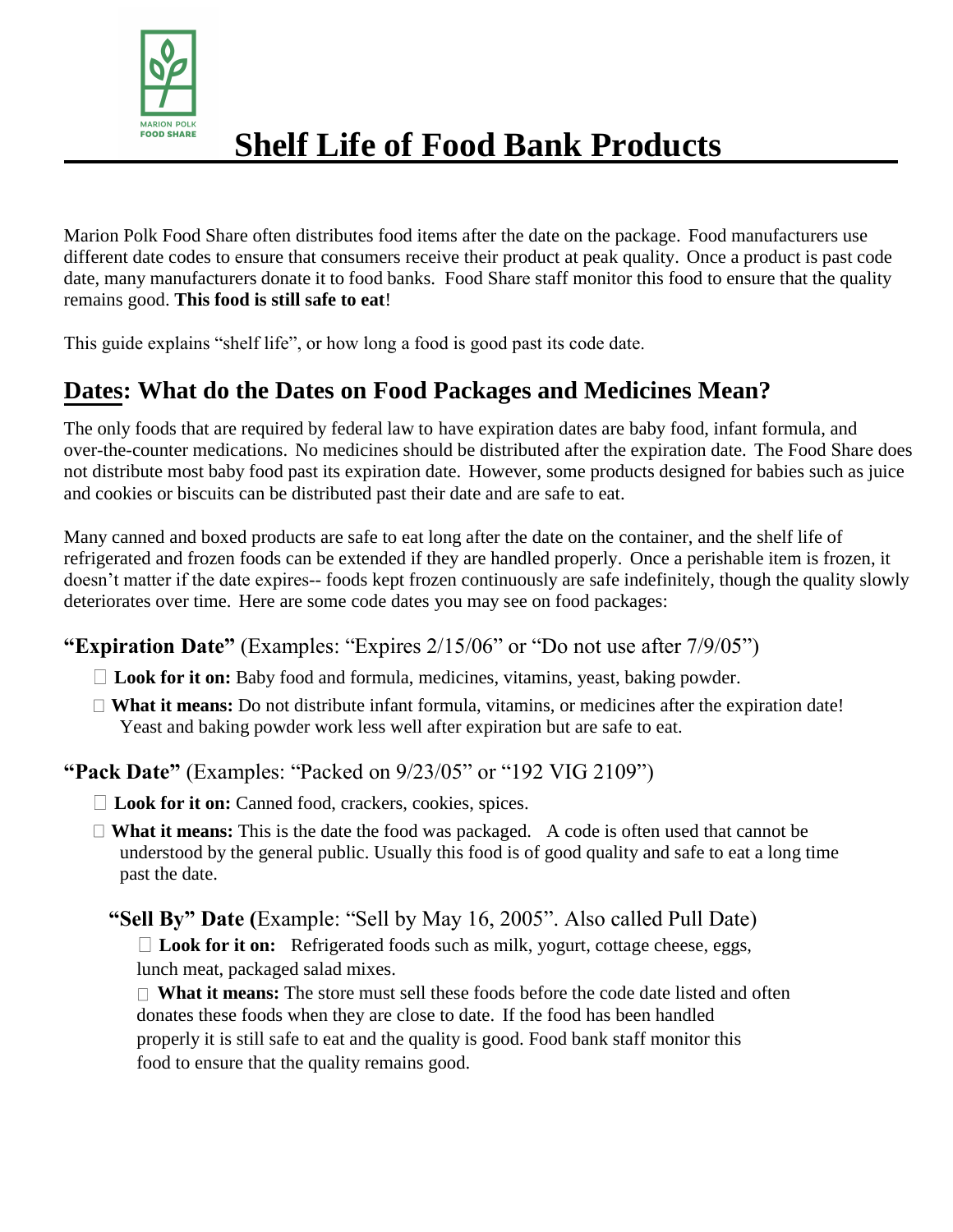**"Use By" or Quality Date** (Examples: "Best if used by 3/1/05" or "Use Before 5/15/05")

- □ **Look for it on:** Crackers, cookies, cold cereals, and other dry, shelf stable food.
- **What it means:** This date is the manufacturer's recommendation for how long the food will be at peak quality. After the quality date, the food is still safe to eat but slowly begins to lose nutrients and the quality begins to lessen.

#### **Shelf-Stable Product**

Most shelf-stable or 'dry' foods (cans, boxes, bags, etc.) remain edible from several days, months or even years past their code date. Check the date on the label and use the chart on the next page to see if the food is still good to distribute.

Always examine the packaging to make sure it has not been damaged too much so that the food is no longer safe to eat.

## **Do Not Consume Food from Cans or Jars If:**

- $\Box$  Leaking or stained
- $\square$  Swollen can
- $\Box$  Rusty
- $\Box$  Badly dented, crimped or pinched
- □ Container is cracked
- □ Foul odor
- $\Box$  Safety seals are broken or missing
- $\Box$  Lids are loose or missing
- Foods exhibit changed color or odor—**never taste suspicious foods!**

## **Do Not Consume Food from Boxes If:**

#### **Inside bag:**

- $\Box$  Is torn or leaking
- $\Box$  Has moldy or foreign objects inside
- $\square$  Seals are ripped

#### **Box without an inside bag:**

- $\Box$  Is open or torn
- $\Box$  Has live or dead insects, webs, or droppings
- $\Box$  Is stained or wet





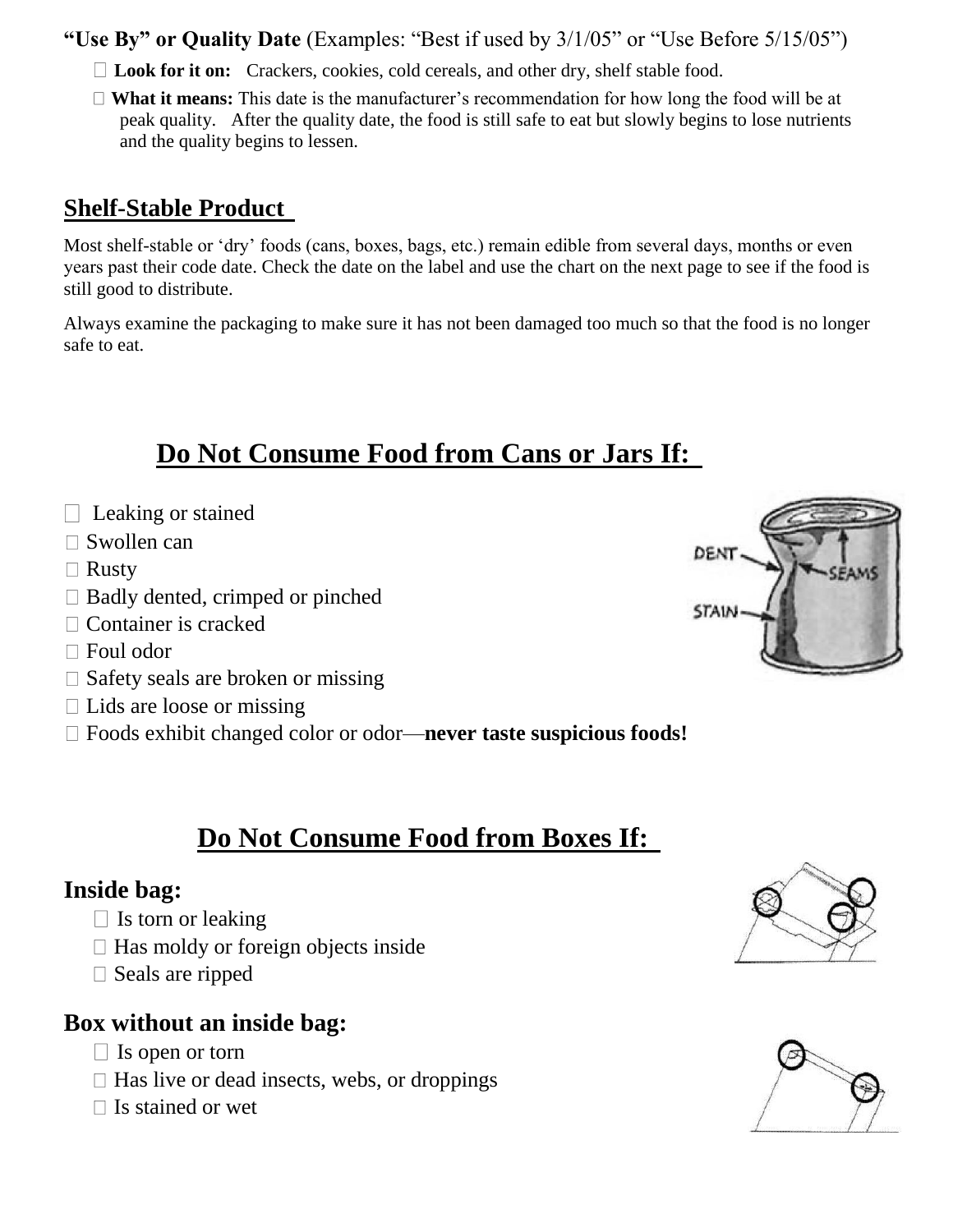### **Tips on Storing Canned and Boxed Food:**

- $\checkmark$  Store cans and boxes off the floor, either on a pallet or shelf and 18 inches away from the wall so air can circulate.
- $\checkmark$  Store canned and boxed goods in a clean, dry, and cool area (below 85 $\check{P}$ ).
- $\checkmark$  Extremely hot (over 100°F) and cold (below 30°F) temperatures can damage canned goods and shorten shelf life.
- $\checkmark$  Always rotate your stock—First in, First out! Distribute or use older products before newer ones.

This chart tells you how long a specific food can be eaten after its code date. **If you have a question on a food that is not on the list, call the Food Share for more information: (503) 581-1152 and ask for Agency Relations**

| <b>Shelf Stable Product</b>                         | <b>Shelf Life after Code Date</b>     |  |
|-----------------------------------------------------|---------------------------------------|--|
| <b>Baby Food</b>                                    |                                       |  |
| Food in jars or cans                                | <b>Expiration Date</b>                |  |
| Cereal: dry mixes                                   | <b>Expiration Date</b>                |  |
| Formula                                             | <b>Expiration Date</b>                |  |
| Juice                                               | 1 year                                |  |
| <b>Beverages</b>                                    |                                       |  |
| Coffee: instant, ground                             | 2 years                               |  |
| whole bean                                          | 1 year                                |  |
| Coffee Creamer: powder                              | 2 years                               |  |
| liquid                                              | 9 months                              |  |
| <b>Instant Breakfast</b>                            | 6 months                              |  |
| Nutritional aid supplements                         | 1 year                                |  |
| Juice and juice concentrate                         | 1 year                                |  |
| Milk: shelf stable UHT                              | 1 year                                |  |
| non-fat dry                                         | 18 months                             |  |
| evaporated and/or condensed                         | 1 year                                |  |
| soy or rice milk, shelf stable                      | 3 months                              |  |
| Seltzer or club soda                                | 6 months                              |  |
| Soda: regular and diet                              | 6 months regular, 3 months diet       |  |
| Tea: instant                                        | 2 years                               |  |
| bags                                                | 18 months                             |  |
| <b>Flavored Water</b>                               | 18 months                             |  |
| Water                                               | 3 years                               |  |
| <b>Bread and Grain Products</b>                     |                                       |  |
| Bread, including rolls, commercial                  | 7 days                                |  |
| Baking mixes: bread, brownie, cake, muffin, pudding | 1 year                                |  |
| Cakes: prepared                                     | 4 days                                |  |
| Cereal: ready-to-eat                                | 1 year                                |  |
| cook before eating                                  | 6 months                              |  |
| Cookies: packaged                                   | 2 months                              |  |
| <b>Toaster Pastries</b>                             | 6 months fruit filled, 9 months other |  |
| Flour: cake or all purpose                          | 1 year                                |  |
| whole wheat and other whole grain flours            | 6 months                              |  |
| Macaroni and cheese                                 | 2 years                               |  |
| Pancake mix                                         | 6 months                              |  |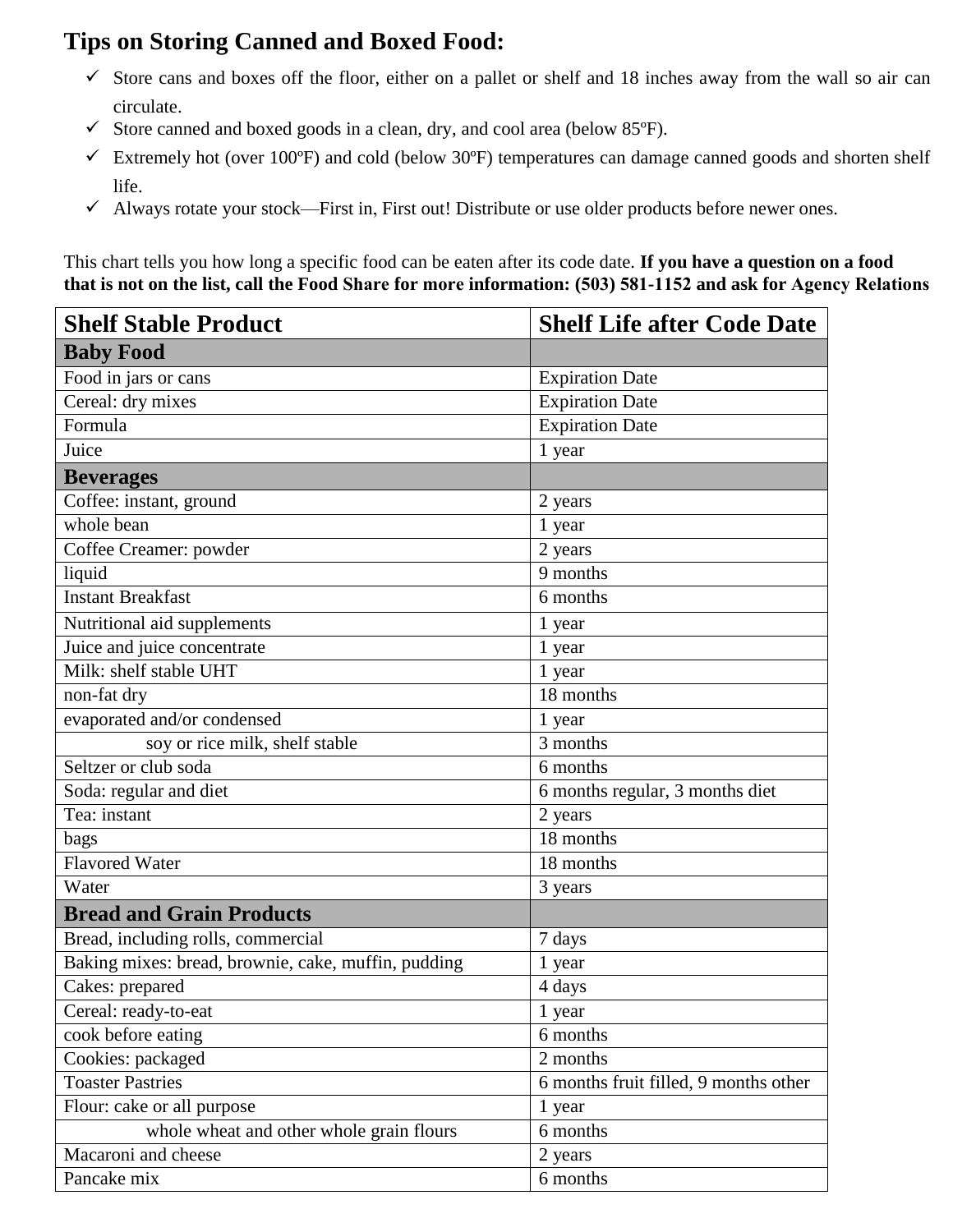| Popcorn                                   | 2 years   |
|-------------------------------------------|-----------|
| Potatoes: instant                         | 1 year    |
| Pasta: dry, without egg                   | 2 years   |
| dry, with egg                             | 2 years   |
| Rice: white                               | 2 years   |
| brown                                     | 1 year    |
| Rice or pasta meals (ex: skillet dinners) | 18 months |
| Sugar: white                              | 2 years   |
| brown, light and dark, powdered           | 18 months |

| <b>Shelf Stable Product</b>                              | <b>Shelf Life after Code Date</b> |
|----------------------------------------------------------|-----------------------------------|
| <b>Canned Foods</b>                                      |                                   |
| Beans: all types                                         | 5 years                           |
| Frosting: canned                                         | 10 months                         |
| Low acid foods such as: o gravy, pasta, stews, cream     | 5 years                           |
| sauces o soup and soup broth that is not tomato based, o |                                   |
| peas, carrots, corn, potatoes, greens, and spinach       |                                   |
| High acid foods such as: o fruit including applesauce,   | 18 months                         |
| juices o pickles, sauerkraut, baked beans w/mustard,     |                                   |
| vinegar o tomatoes, tomato soup, tomato-based pasta      |                                   |
| sauces                                                   |                                   |
| Meat: beef, chicken, pork, turkey                        | 3 years                           |
| Fish: salmon, tuna, sardines                             | 3 years                           |
| Pie filling                                              | 3 years                           |
| <b>Condiments</b>                                        |                                   |
| Barbecue sauce: bottled                                  | 1 year                            |
| Gravy: dry mixes                                         | 2 years                           |
| Jams, jellies, preserves                                 | 1 year                            |
| Ketchup, cocktail or chili sauce: jar, bottle or packet  | 1 year                            |
| Mayonnaise: jar, bottle or packet                        | 3 months                          |
| Molasses                                                 | 2 years                           |
| Mustard: jar, bottle or packet                           | 2 years                           |
| Olives                                                   | 1 year                            |
| Pickles                                                  | 1 year                            |
| Salad dressings: bottled                                 | 1 year                            |
| Salsa: bottled                                           | 1 year                            |
| Syrup                                                    | 1 year                            |
| Worcestershire sauce                                     | 1 year                            |
| <b>Miscellaneous</b>                                     |                                   |
| Beans, dried                                             | 12 months                         |
| Bouillon: beef and chicken                               | 12 months                         |
| Candy: chocolate and all candy                           | 2 years                           |
| Crackers, pretzels, potato chips                         | 6 months                          |
| Nuts: shelled                                            | 4 months                          |
| unshelled                                                | 6 months                          |
| Oil: olive, vegetable, cooking or salad                  | 6 months                          |
| Vegetable shortening                                     | 3 months                          |
| Peanut butter                                            | 9 months                          |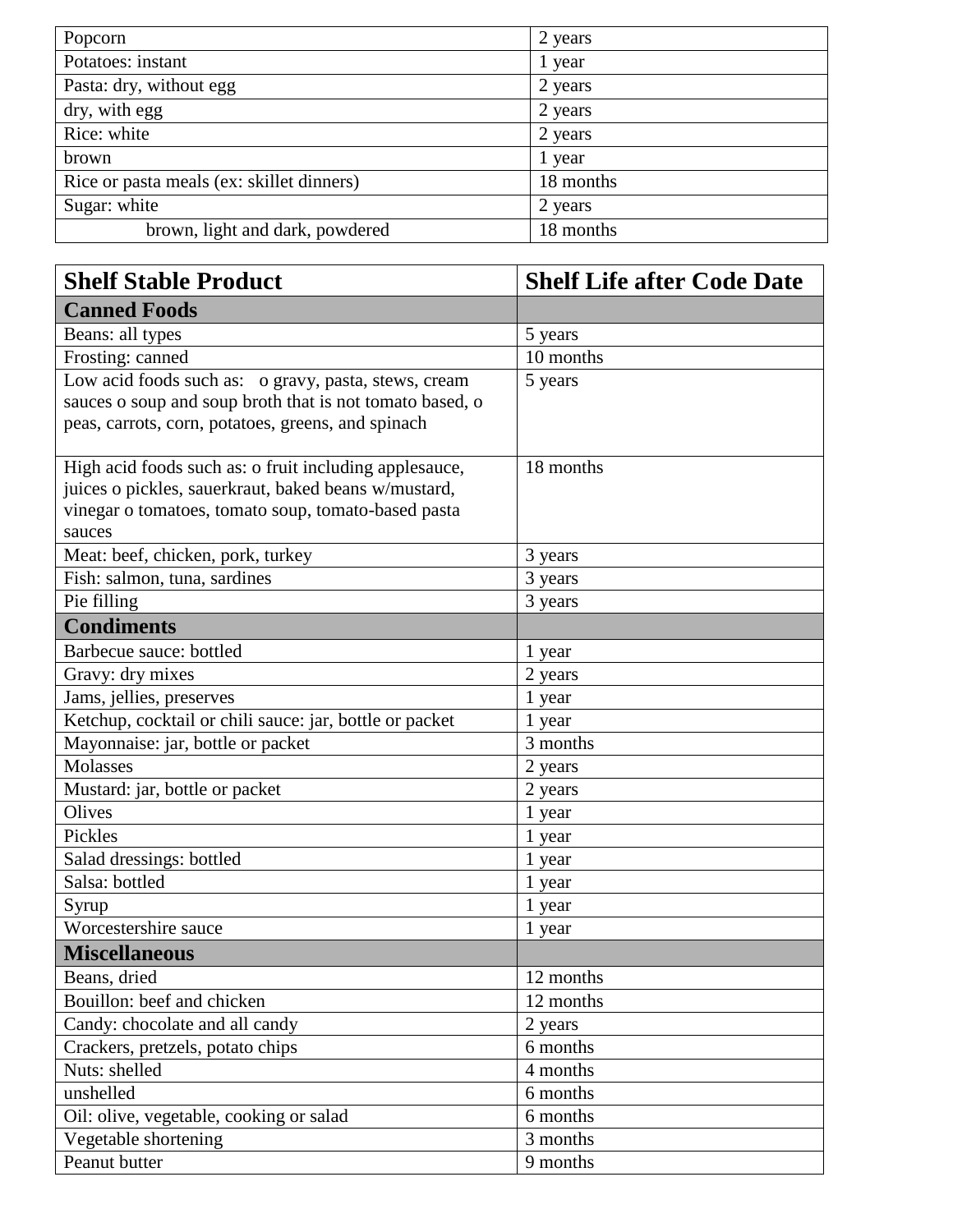| Shelf stable pudding, jello | 2 months |
|-----------------------------|----------|
|                             |          |

#### **Cooler and Freezer Product**

Chilling and freezing keeps food fresh longer, and many foods are safe to eat past their code date. **All frozen meat that you receive from the Food Share is frozen before the use-by date and is safe to eat!** 

Chilled and frozen food must be stored at the proper temperature until distributed:

- □ Cooler or refrigerator: 41° F or below
- $\Box$  Freezer: 0° F or below

|                                                  | <b>When to Throw Out after Sell-By</b><br><b>Date</b> |                            |
|--------------------------------------------------|-------------------------------------------------------|----------------------------|
| <b>Cooler or Freezer Product</b>                 |                                                       |                            |
|                                                  | <b>Refrigerator (41°F)</b>                            | Freezer ( $0^{\circ}$ F or |
| Dairy                                            | or below)                                             | below)                     |
| <b>Butter</b>                                    | 3 months                                              | 9 months                   |
| Cheese: hard                                     | 6 months                                              | 6 months                   |
| <b>Cheese Trays</b>                              | 1 week                                                | Do not freeze              |
| soft                                             | 1 week                                                | Do not freeze              |
| Cottage cheese                                   | 2 weeks                                               | Do not freeze              |
| Cream cheese                                     | 2 weeks                                               | Do not freeze              |
| Cream: half & half                               | 3-4 days                                              | 4 months                   |
| Cream: heavy                                     | 10 days                                               | Do not freeze              |
| Dips made with sour cream                        | 2 weeks                                               | Do not freeze              |
| Eggs, in shell                                   | 5 weeks                                               | Do not freeze              |
| Ice cream and ice cream bars                     | n/a                                                   | 6 months                   |
| Margarine                                        | 6 months                                              | 12 months                  |
| Milk                                             | 1 week                                                | 1 month                    |
| Pudding                                          | 1 month                                               | Do not freeze              |
| Sour cream                                       | 2 weeks                                               | Do not freeze              |
| Yogurt                                           | 2 weeks                                               | 2 months                   |
| Whipped cream, real or aerosol can               | 4 weeks                                               | Do not freeze              |
| Whipped topping, non-dairy                       | 3 months                                              | Do not freeze              |
| <b>Fish/Seafood, uncooked</b>                    | Do not thaw and refreeze.                             |                            |
| Lean fish: cod, flounder, sole, haddock, Pollock | 2 days                                                | 8 months                   |
| Fatty fish: salmon, mackerel, perch              | 2 days                                                | 3 months                   |
| Shrimp and other shellfish                       | 2 days                                                | 6 months                   |
| <b>Juice Concentrates</b>                        |                                                       |                            |
| Juice concentrates: all types                    | 10 days                                               | 1 year                     |
| Meats, uncooked, raw                             | Do not thaw and refreeze.                             |                            |
| Beef, lamb, pork, steaks, chops, or roasts       | 5 days                                                | 1 year                     |
| Chicken and turkey                               | 2 days                                                | 9 months                   |
| Ground meat (beef, turkey, chicken.)             | 2 days                                                | 4 months                   |
| <b>Meat, Processed</b>                           |                                                       |                            |
| Hot dogs                                         | 2 weeks                                               | 6 months                   |
| Luncheon meats                                   | 2 weeks                                               | 6 months                   |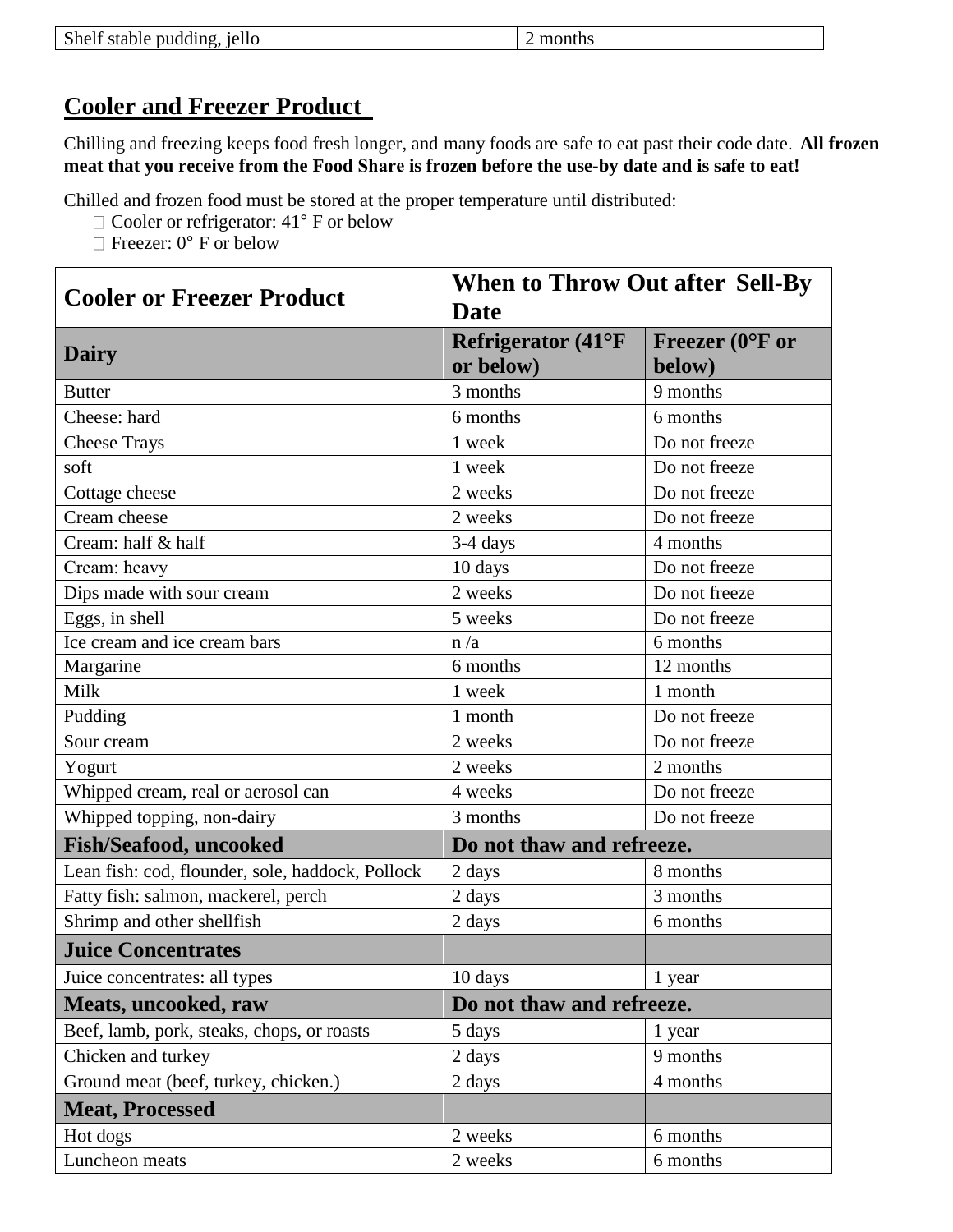| Bacon | week | month |
|-------|------|-------|
|       |      |       |

|                                                                   | <b>When to Throw Out after Sell-By</b> |                            |  |
|-------------------------------------------------------------------|----------------------------------------|----------------------------|--|
| <b>Cooler or Freezer Product</b>                                  | <b>Date</b>                            |                            |  |
| <b>Meat Processed (cont.)</b>                                     | Refrigerator (41°F                     | Freezer ( $0^{\circ}$ F or |  |
|                                                                   | or below)                              | below)                     |  |
| Sausage: raw                                                      | 2 days                                 | 2 months                   |  |
| smoked links, patties                                             | 1 week                                 | 2 months                   |  |
| Pepperoni                                                         | 3 weeks                                | 2 months                   |  |
| Chicken nuggets or patties                                        | 2 days                                 | 3 months                   |  |
| Fried chicken                                                     | 4 days                                 | 4 months                   |  |
| <b>Deli Foods</b>                                                 |                                        |                            |  |
| Main dishes or meals                                              | 4 days                                 | 3 months                   |  |
| Meats in gravy or broth                                           | 2 days                                 | 6 months                   |  |
| Salads: prepared (ex: macaroni, egg)                              | 4 days                                 | Do not freeze              |  |
| Spinach or salad, bagged                                          | <b>Expiration</b> date                 | Do not freeze              |  |
| Side dishes: cooked vegetables, rice, potatoes                    | 4 days                                 | 2 months                   |  |
| Fruit: cut                                                        | Sell By Date                           | Do not freeze              |  |
| <b>Miscellaneous</b>                                              |                                        |                            |  |
| Tube cans of biscuits, rolls, pizza dough                         | Sell By Date                           | Do not freeze              |  |
| Cartons of juice, lemonade                                        | 10 days                                | 6 months USDA              |  |
| Frozen vegetables                                                 | n/a                                    | 8 months                   |  |
| Ready-to-bake pie crust or pizza crust                            | Sell By Date                           | 2 months                   |  |
| Frozen fruits such as berries, melons                             | n/a                                    | 4 months                   |  |
| Cookie dough                                                      | Sell By Date                           | 2 months                   |  |
| Frozen TV dinners                                                 | n/a                                    | 6 months                   |  |
| Tofu                                                              | Sell By Date                           | Do not freeze              |  |
| Soy meat substitutes (ex: meatless hot dogs,<br>meatless burgers) | Sell By Date                           | 18 months                  |  |

Store refrigerated and frozen food properly to help it maintain its quality longer.

## **Tips on Storing Refrigerated Food:**

- $\checkmark$  Leave meat, poultry, and seafood in the original packaging before distributing. It is unsafe to open and repack these foods.
- $\checkmark$  Keep all chilled food refrigerated until distribution.
- $\checkmark$  Store eggs in their original carton.

### **Tips on Storing Frozen Food:**

 $\checkmark$  Keep the freezer temperature at 0° F or below.

### **Tips on Storing Fresh Produce:**

- $\checkmark$  Most fruits and vegetables have the best quality when kept refrigerated.
- $\checkmark$  Some items like onions and potatoes can be stored outside the cooler.
- $\checkmark$  Tomatoes taste best if <u>not</u> refrigerated.